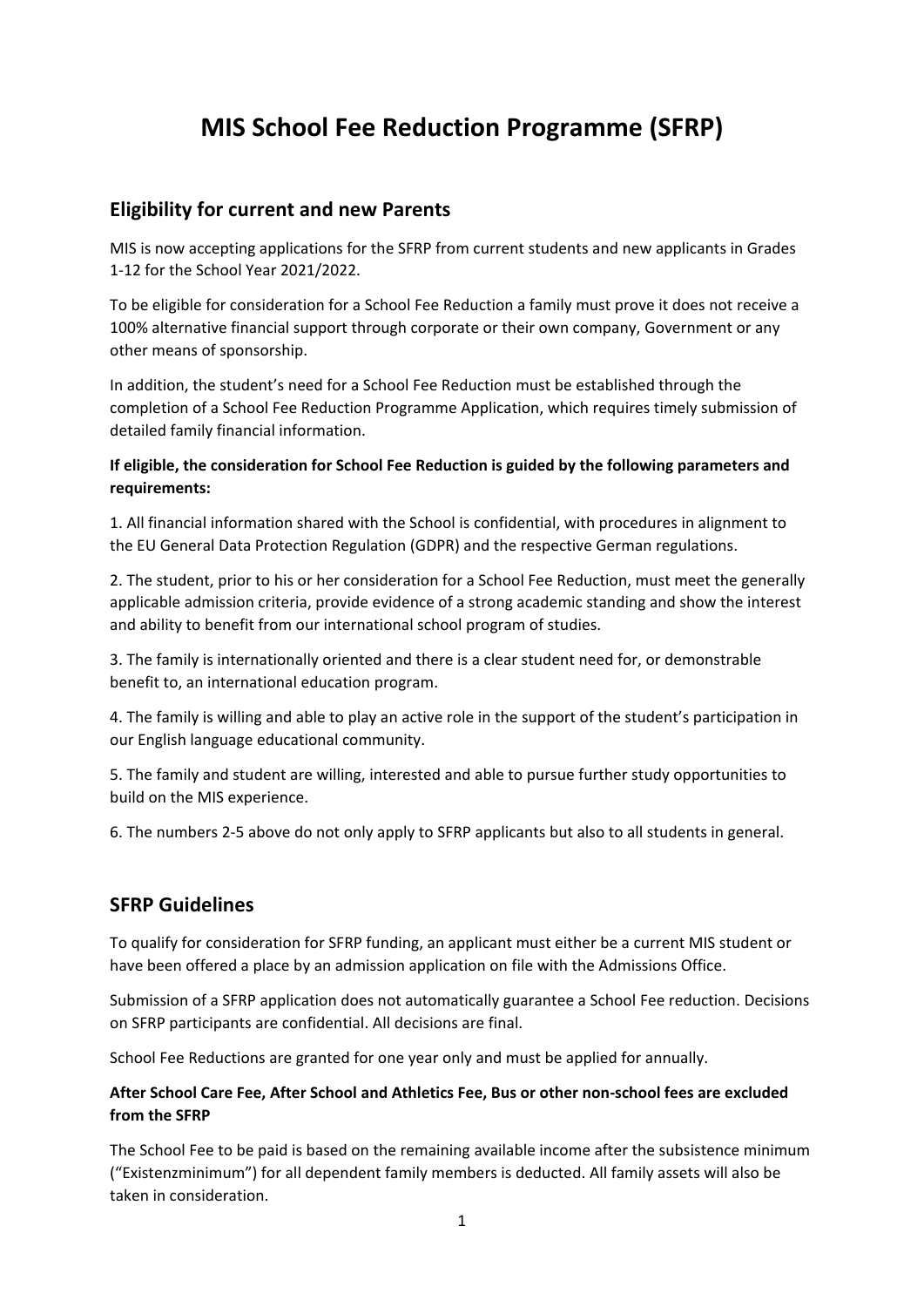## **School Fee Reduction Programme (SFRP) Application**

Please complete the SFRP Application and return it to the MIS Admissions Office, together with the requested documentation.

| 3. Number of dependent children in the family: _________________________________                                                                          |  |
|-----------------------------------------------------------------------------------------------------------------------------------------------------------|--|
| 4. Dependent adult family members and family relationship to the applicant: ___________                                                                   |  |
|                                                                                                                                                           |  |
|                                                                                                                                                           |  |
|                                                                                                                                                           |  |
|                                                                                                                                                           |  |
|                                                                                                                                                           |  |
|                                                                                                                                                           |  |
| 11. Is any portion of the child(ren)'s school fees paid or reimbursed by parents' employer, public<br>organization, private persons, insurance or others? |  |
| Yes<br>No<br>$\Box$                                                                                                                                       |  |

Please, mention below any special circumstances, which have a bearing on this application for SFRP: (continue on a separate sheet of paper, if necessary):

\_\_\_\_\_\_\_\_\_\_\_\_\_\_\_\_\_\_\_\_\_\_\_\_\_\_\_\_\_\_\_\_\_\_\_\_\_\_\_\_\_\_\_\_\_\_\_\_\_\_\_\_\_\_\_\_\_\_\_\_\_\_\_\_\_\_\_\_\_\_\_\_\_\_\_\_\_\_\_\_\_\_ \_\_\_\_\_\_\_\_\_\_\_\_\_\_\_\_\_\_\_\_\_\_\_\_\_\_\_\_\_\_\_\_\_\_\_\_\_\_\_\_\_\_\_\_\_\_\_\_\_\_\_\_\_\_\_\_\_\_\_\_\_\_\_\_\_\_\_\_\_\_\_\_\_\_\_\_\_\_\_\_\_\_

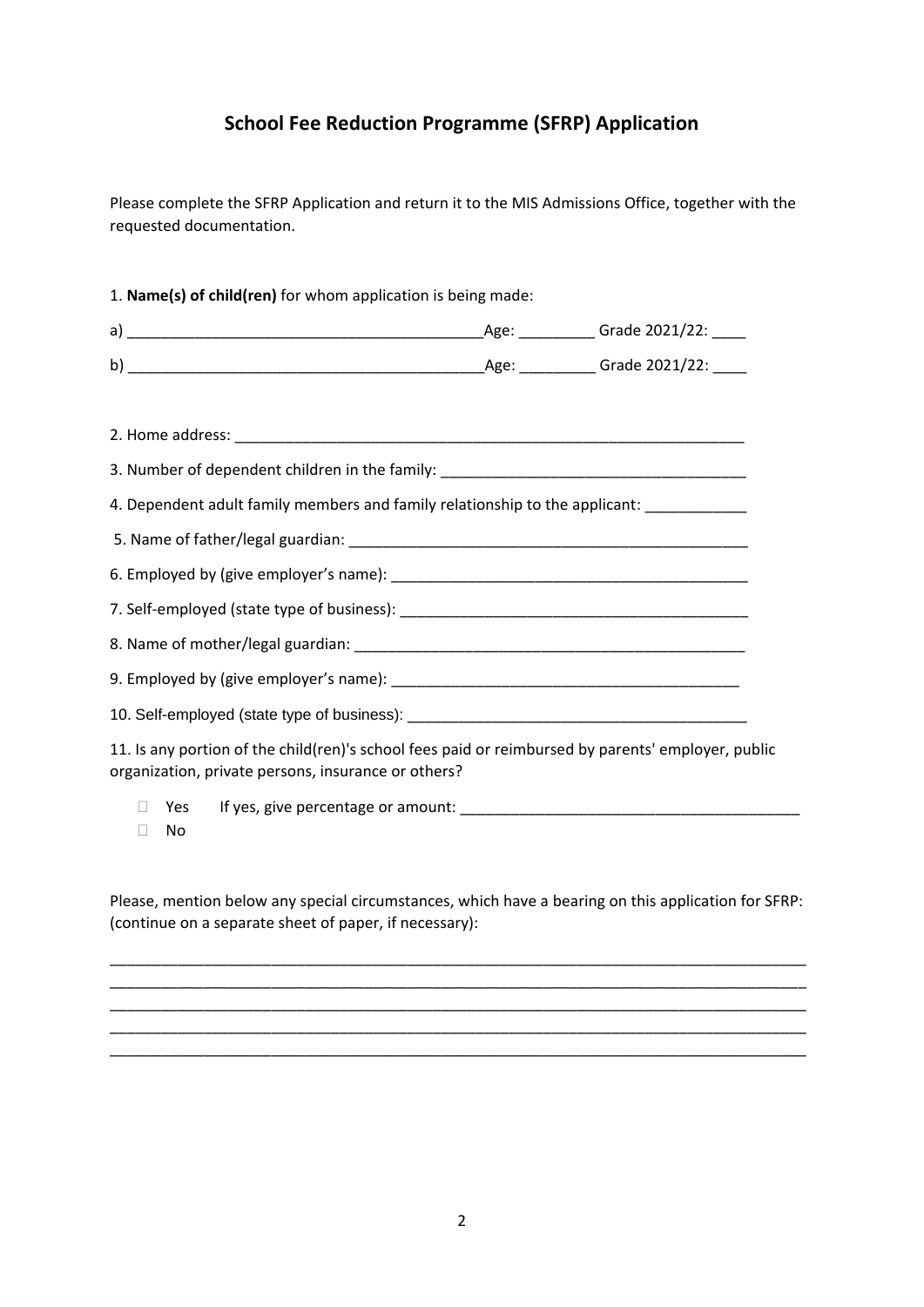**To support your application, please enclose all of the following documentation (as appropriate). Documentation in languages other than German or English must be submitted with a certified translation ("beglaubigte Übersetzung") in German or English.** 

- $\Box$  Employer's confirmation (see annexe 1)
- $\Box$  An official statement from a tax advisor, indicating the remaining available income in Euro after the subsistence minimum for all dependent family members is deducted.
- $\Box$  An official statement from a tax advisor indicating the amount of all family Assets in Euro, which could be used for the payment of school fees, such as real estate property, land or buildings, life assurance bonds, shares, other investments cash at bank, jewellery, cars, etc.

Based on our review of the SFRP application, MIS may request further necessary information or documentation.

I/we herewith confirm and assure that the aforementioned information is true and complete and that I/we will inform MIS about any and all relevant changes that might occur after submitting this application. I/we have not and will not receive any further allowance regarding the School Fees from other sources other than those mentioned in the application. I/we herewith acknowledge that wrong or incomplete information made in this application will entitle MIS to revoke the granting decision and might lead to immediate cancellation of the school contract and supplementary payment even after the school contract has ended.

(Parent 1/Legal Guardian 1) (Parent 2/Legal Guardian 2)

Signed: \_\_\_\_\_\_\_\_\_\_\_\_\_\_\_\_\_\_\_\_\_\_\_\_\_\_\_\_\_ Signed: \_\_\_\_\_\_\_\_\_\_\_\_\_\_\_\_\_\_\_\_\_\_\_\_\_\_\_\_\_\_\_

Date: \_\_\_\_\_\_\_\_\_\_\_\_\_\_\_\_\_\_\_\_\_\_\_\_\_ Date: \_\_\_\_\_\_\_\_\_\_\_\_\_\_\_\_\_\_\_\_\_\_\_\_\_